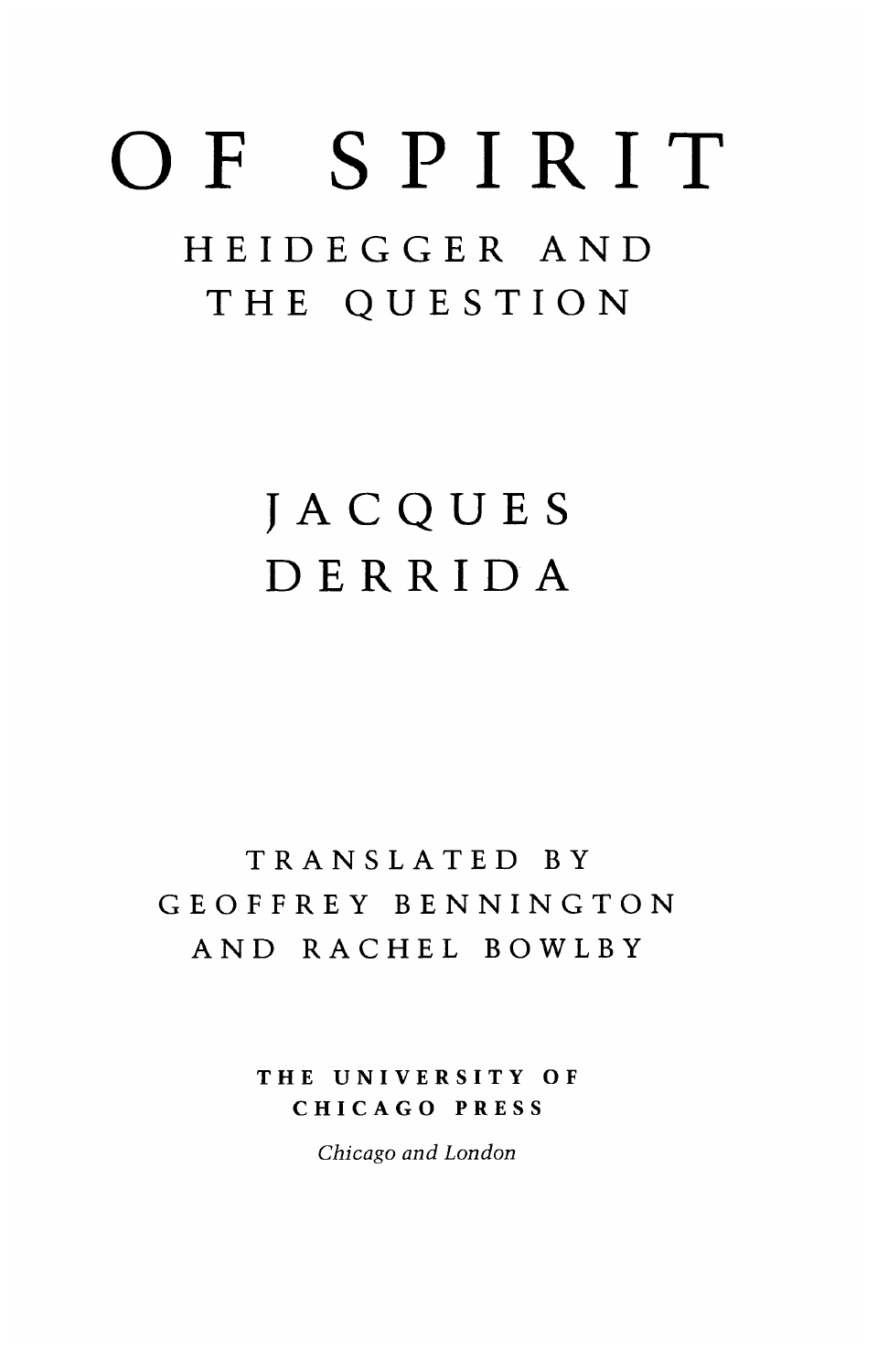## **CONTENTS**

TRANSLATORS' NOTE vii CHAPTER I 1 CHAPTER II 7 CHAPTER III **14**  CHAPTER IV 23 CHAPTER V 3<sup>1</sup> CHAPTER VI 47 CHAPTER VII 58 CHAPTER VIII 73 CHAPTER IX 83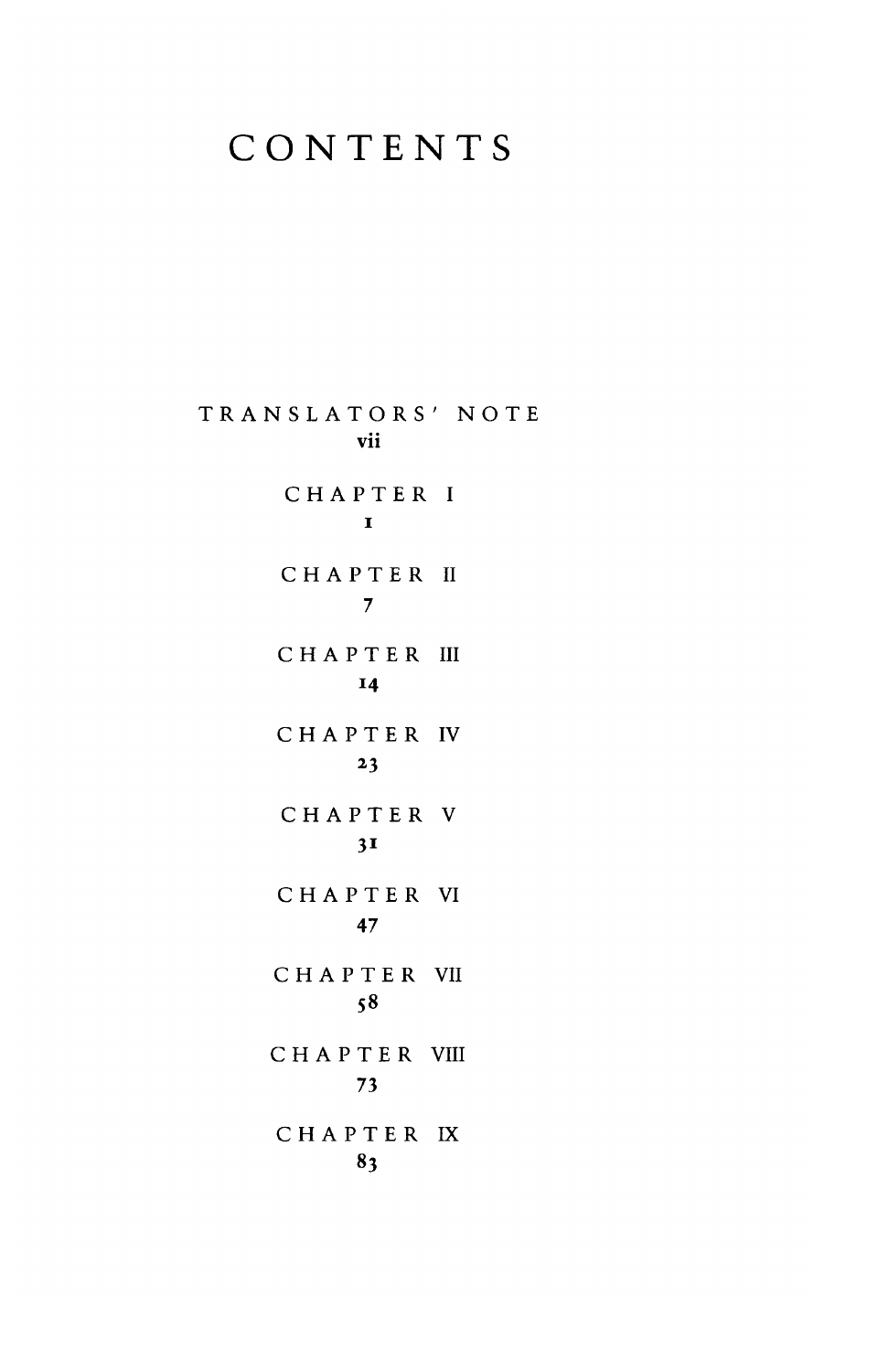CHAPTER X **99** 

> NOTES **IIS**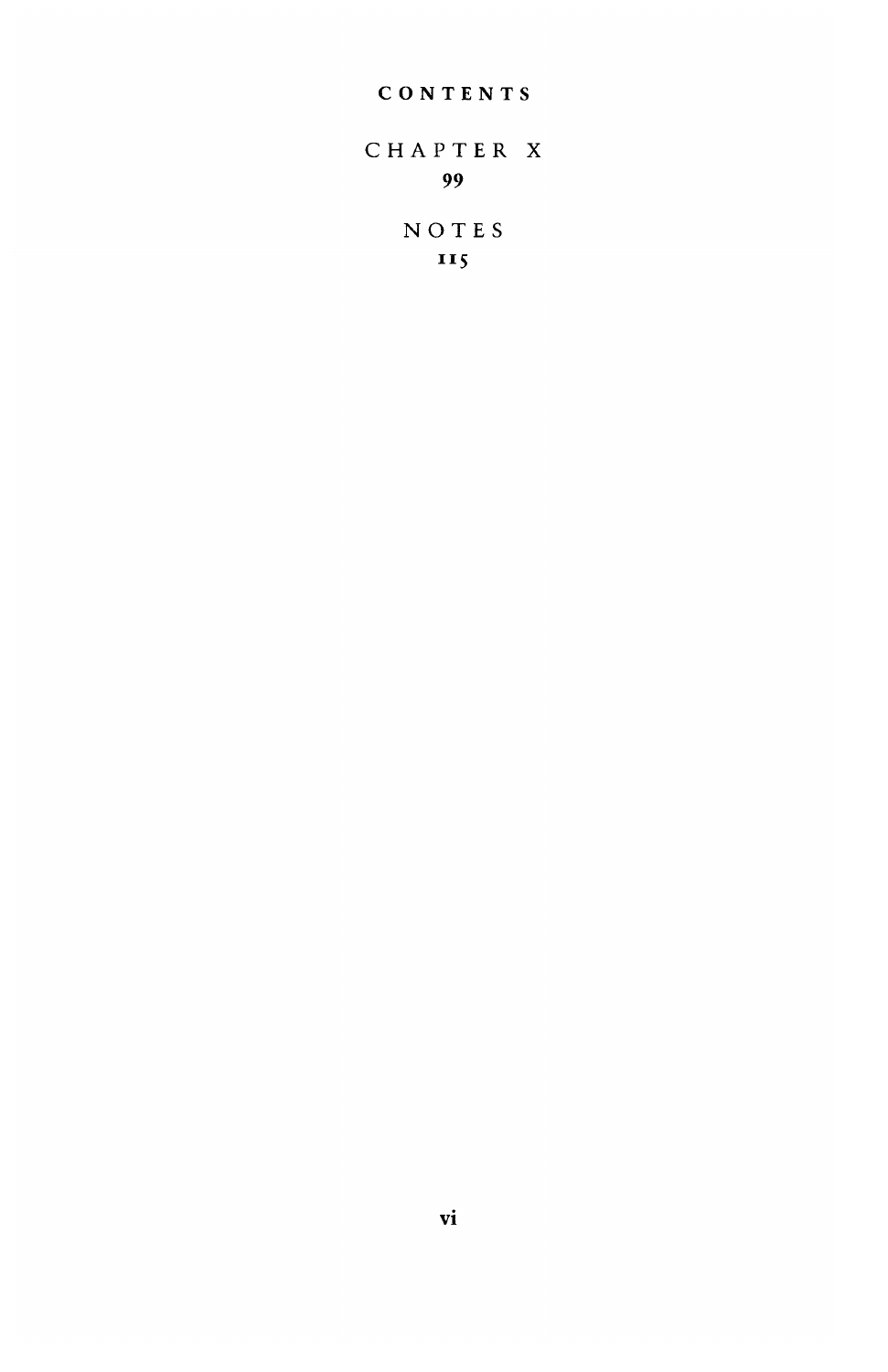I shall speak of ghost *[revenant],* of flame, and of ashes. And of what, for Heidegger, *avoiding* means.

I

What is avoiding? Heidegger on several occasions uses the common word *vermeiden:* to avoid, to flee, to dodge. What might he have meant when it comes to "spirit" or the "spiritual"? I specify immediately: not spirit or the spiritual but *Geist, geistig, geistlicb,* for this question will be, through and through, that of language. Do these German words allow themselves to be translated? In another sense: are they avoidable?

*Sein und Zeit* (1927): what does Heidegger say at that time? He announces and he prescribes. He *warns [avertit]:* a certain number of terms will have to be avoided *(vermeiden).* Among them, spirit *(Geist).* In 1953, more than twenty-five years later-and this was not just any quartercentury-in the great text devoted to Trakl, Heidegger notes that Trakl always took care to avoid *(vermeiden* again) the word *geistig.* And, visibly, Heidegger approves him in this, he thinks the same. But this time, it is not *Geist* nor even *geistlich* which is to be avoided, but *geistig.* 

How are we to delimit the difference, and what has happened? What of this meantime? How are we to explain that in twenty-five years, between these two *warning* signals ("avoid," "avoid using"), Heidegger made a frequent, regular, marked (if not remarked) use of all this vocabulary, including the adjective *geistig?* And that he often spoke not only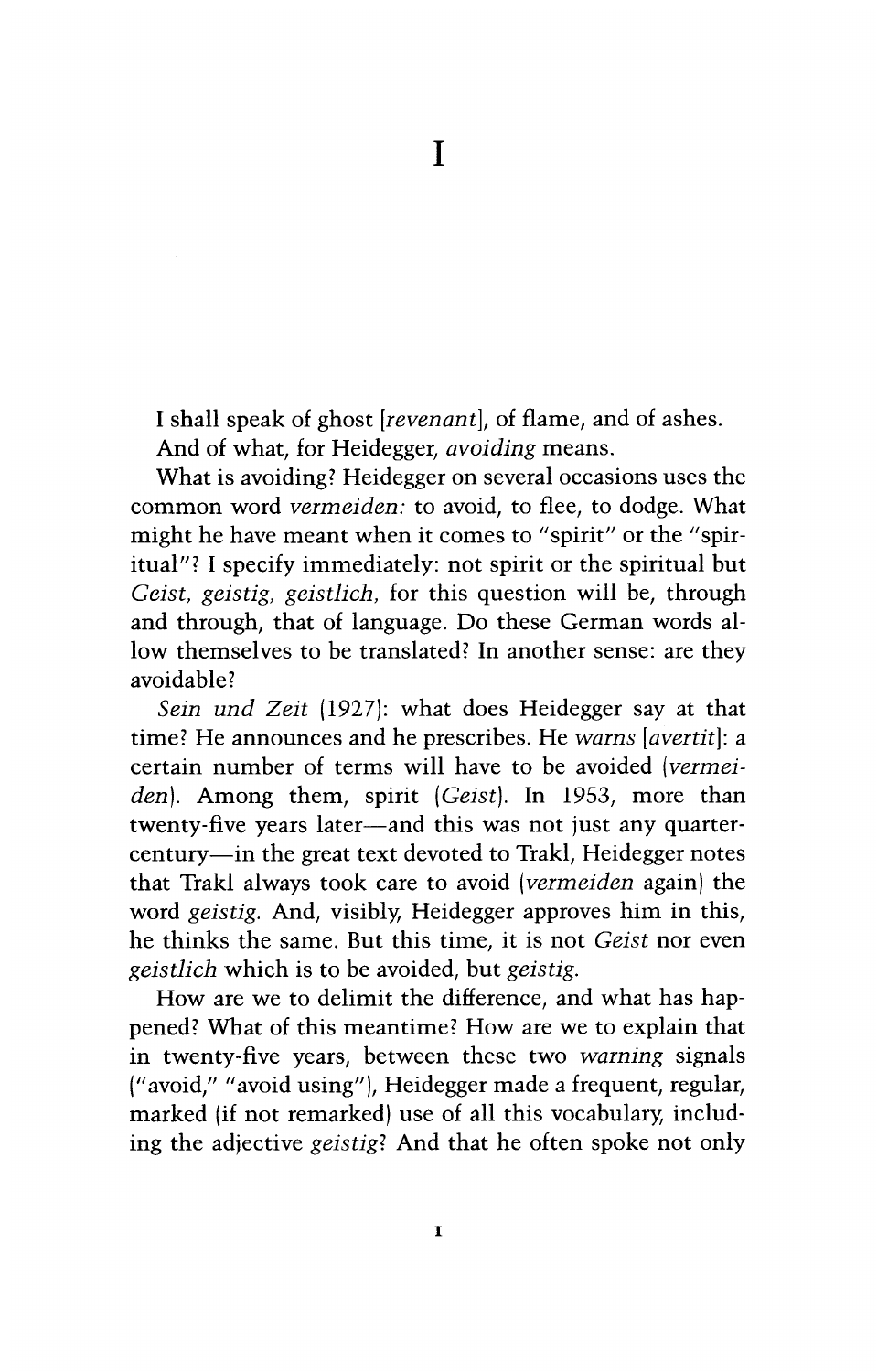of the word "spirit" but, sometimes yielding to the emphatic mode, in the name of spirit?

Could it be that he failed to avoid what he knew he ought to avoid? What he in some sense had promised himself to avoid? Could it be that he forgot to avoid? Or else, as one might suspect, are things more tortuous and entangled than this?

Here one could get into writing a chapter destined for a different book. I imagine its title: "How to Avoid Speaking."<sup>1</sup> What does "avoid" mean, in particular in Heidegger?—and it is not necessarily avoidance or denegation. These latter categories are insufficient insofar as the discourse which habitually puts them to work, that of psychoanalysis for example, does not take into account the economy of *vermeiden* in those places where it exposes itself to the question of Being. The least one can say is that we are very far away from this taking into account. And all I should like to attempt here is to approach it. I'm thinking in particular of all those modalities of "avoiding" which come down to saying without saying, writing without writing, using words without using them: in quotation marks, for example, under a non-negative cross-shaped crossing out *(kreuzweise Durchstreichung),* or again in propositions of the type: "If I were yet to write a theology, as I am sometimes tempted to do, the word 'Being' ought not to appear in it,"2 etc. Now we know well enough that, at the date at which he said that, Heidegger had already made this word disappear while allowing it to appear under a crossing-out-which had thus perhaps set him going, and a long time since, on the path of that theology he says he would only like to write but which he does not *not* write at this very point, saying it's not that at all, saying that that's the last thing he's doing and that he would have to shut up his thinking-shop if one day he were to be called by the faith. $3$  In saying this, is he not showing that he can do it? And that he could easily, even, be the only one who could do it?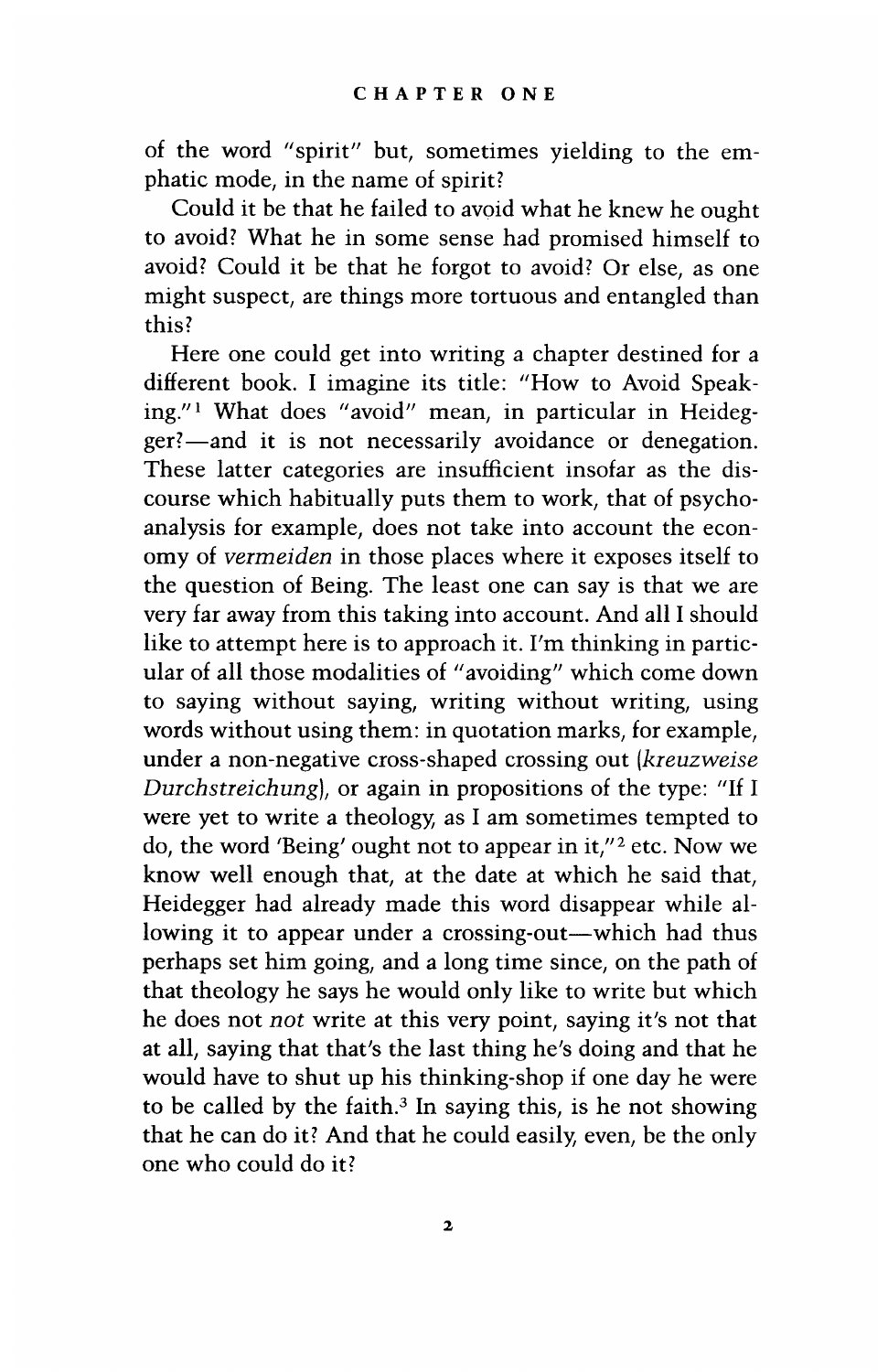The title which imposed itself upon me for this lecture might have surprised or shocked some of you, whether or not they recognized the quotation-this time without parody-of a scandalous book, originally anonymous and consigned to the fire.<sup>4</sup>

This title appears today to be anachronistic in its grammar and its diction, as if it took us back to the age when they still wrote systematic treatises on the model of Latin compositions in the Ciceronian style *(De spiritu),* when what is called French materialism of the eighteenth century or French spiritualism of following centuries established on this model the finest canons of our school rhetoric. The anachronistic form, or even the provocatively "retro" character of this *Of Spirit* seems even more bizarre in the landscape of this conference, for reasons both of style (nothing in it recalls a Heideggerian manner) and, if I can say this, of semantics: spirit, so it seems at least, is not a great word of Heidegger's. It is not his theme. It would seem that he was able, precisely; to avoid it. And who would dare to suspect in him that metaphysics-materialist or spiritualist-which produced the great days and best moments of a French tradition, the very tradition which has so durably marked our philosophical institutions?

Because this suspicion appears absurd, because it carries in it something intolerable, and perhaps too because it moves towards the most worrying places in Heidegger's itinerary; discourses, and history; people avoid in their tum speaking *of spirit* in a work which nonetheless lets itself be magnetized, from its first to its last word, by that very thing.

Is it not remarkable that this theme, spirit, occupyingas I hope to show in a minute that it does-a major and obvious place in this line of thought, should have been disinherited *[forc1os d'heritage]?* No one wants anything to do with it any more, in the entire family of Heideggerians, be they the orthodox or the heretical, the neo-Heideggerians or the para-Heideggerians, the disciples or the experts. No one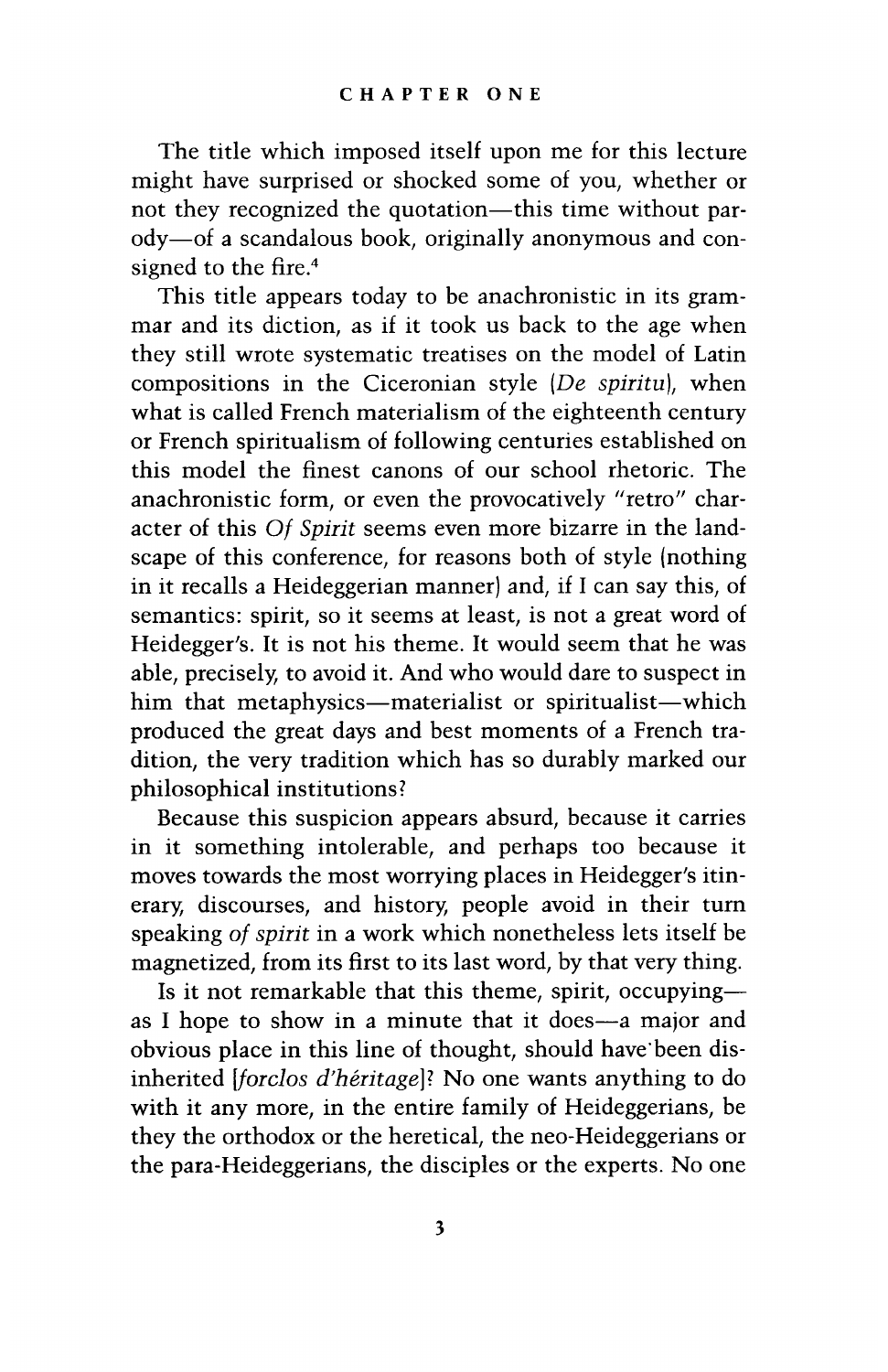ever speaks of spirit in Heidegger. Not only this: even the anti-Heideggerian specialists take no interest in this thematics of spirit, not even to denounce it. Why? What is going on? What is being avoided by this? Why this filtering out in the heritage, and this discrimination? Why even when the legacy is being rejected does *Geist* not occupy the place it deserves alongside the major themes and major terms: being, *Dasein,* time, the world, history, ontological difference, *Ereignis,* etc.?

It was perhaps necessary to run the risk of a classical academicism so as to mark, while yet leaving it open-for it is not my intention to deal with it-the French dimension, the Franco-German chronicle in which we are *situating* Heidegger during this conference which was also an *Erorterung* keeping the questions "open," in view of this place. *De l'esprit* is a thoroughly French title, much too French to give the sense of the *geistige* or *geistliche* of *Geist.*  But that is the point: it will perhaps be heard better in German. Perhaps, at any rate, we will be more properly sensitive to its Germanness if we let its resonance be heard coming from a foreign language, so as to put it to the test of translation, or rather if we put to the test its resistance to translation. And if we submit our own language to the same test.

This necessity remains on one side. I will not rely for the essential justification of my topic on an introduction or preface. Here, nonetheless, are *three* preliminary arguments.

There is first the necessity of this essential *explanation,*  the quarrel between languages, German *and* Rome, German *and* Latin, and even German *and* Greek, the *Ubersetzung* as *Auseinandersetzung* between *pneuma, spiritus,* and *Geist.*  At a certain point, this last no longer allows of translation into the first two. "Tell me what you think about translation and I will tell you who you are," recalls Heidegger on the subject of Sophocles' *Antigone*.<sup>5</sup> In this title *De l'esprit*, the Franco-Latin *de* also announces that, in the classical form of the enquiry, and even of the dissertation, I wish to begin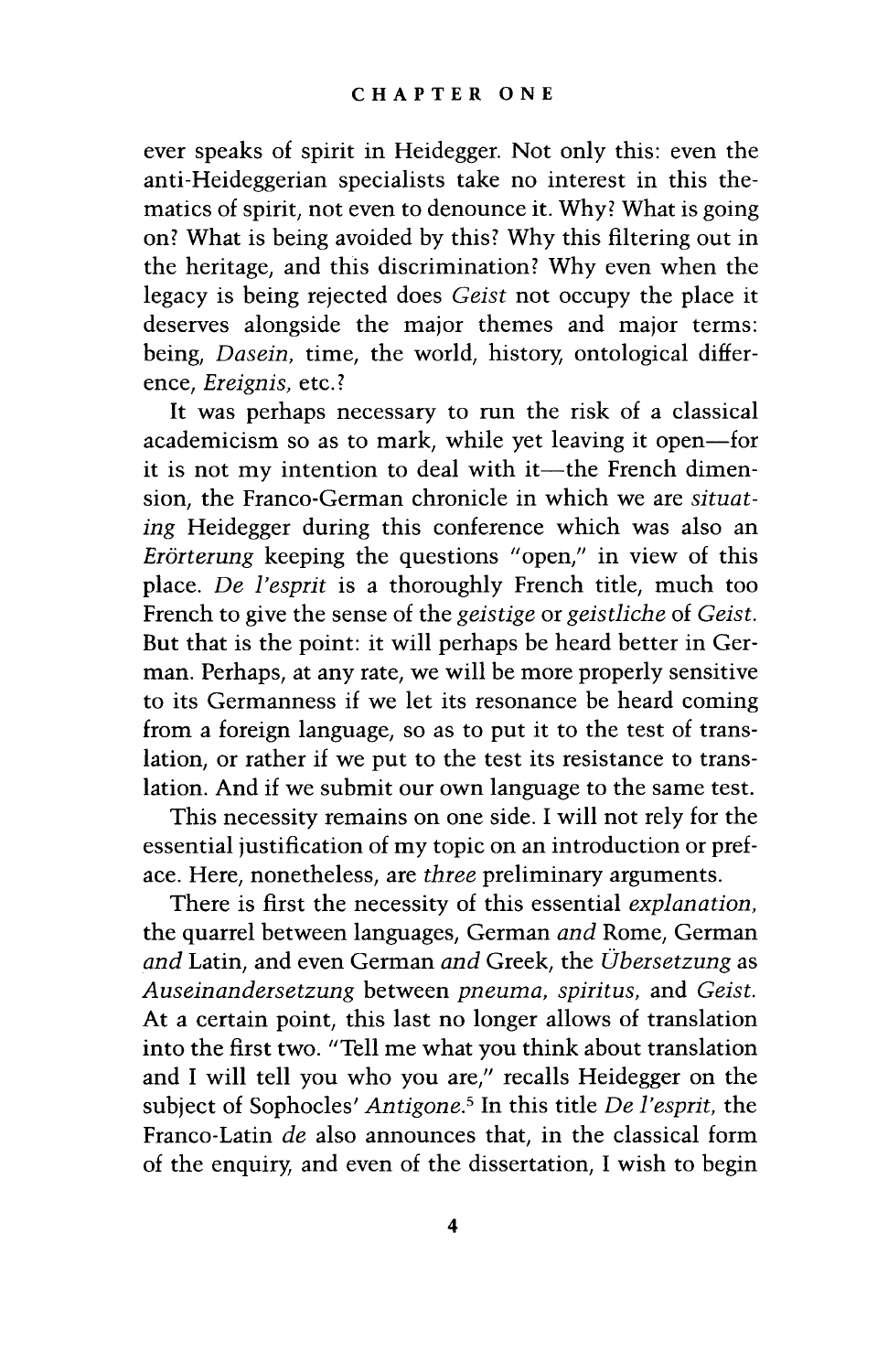to treat *of spirit-the* word and the concept, the terms *Geist, geistig, geistlich-in* Heidegger. I shall begin to follow modestly the itineraries, the functions, the formations and regulated transformations, the presuppositions and the destinations. This preliminary work has not yet been systematically undertaken-to my knowledge, perhaps not even envisaged. Such a silence is not without significance. It does not derive only from the fact that, although the lexicon of spirit is more copious in Heidegger than is thought, he never made it the title or the principal theme of an extended meditation, a book, a seminar, or even a lecture. And yet-I will attempt to show this-what thereby remains unquestioned in the invocation of *Geist* by Heidegger is, more than a *coup de force,* force *itself* in its most out-of-theordinary manifestation. This motif of spirit or of the spiritual acquires an extraordinary authority *in its German language.* To the precise extent that it does not appear at the forefront of the scene, it seems to withdraw itself from any destruction or deconstruction, as if it did not belong to a history of ontology—and the problem will be just that.

On the other hand, and this is a second argument, this motif is regularly inscribed in contexts that are highly charged politically, in the moments when thought lets itself be preoccupied more than ever by what is called history, language, the nation, *Geschlecht,* the Greek or German languages. From this lexicon, which we are not justified in calling spiritualist or even spiritual-can I risk saying *spirituelle?-Heidegger* draws abundantly in the years 1933-35, above all in the *Rectorship Address* and the *Introduction to Metaphysics,* and also in a different way in *Nietzsche.* But during the following twenty years, and except for one inflection which I will try to analyze, this same lexicon gives direction for example to the seminars and writings on Schelling, Hölderlin, and especially Trakl. In them it even takes on a thematic value which is not without a certain novelty.

5